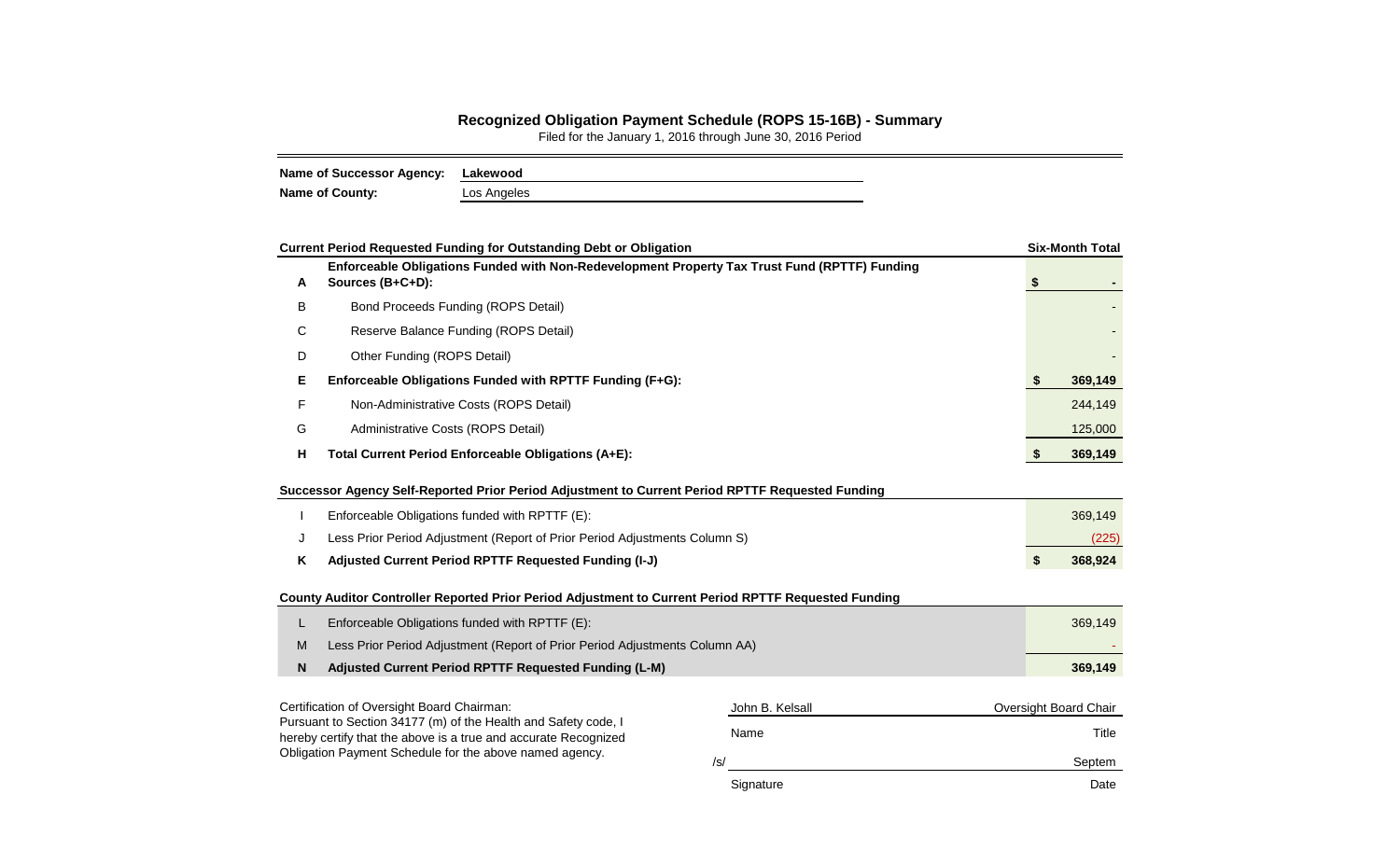|       |                                                              |                                                                   |                        |                         |                                                                  | Lakewood Recognized Obligation Payment Schedule (ROPS 15-16B) - ROPS Detail<br>January 1, 2016 through June 30, 2016<br>(Report Amounts in Whole Dollars)      |                                        |                                  |                |                      |                                           |                       |                      |                  |                                |                            |
|-------|--------------------------------------------------------------|-------------------------------------------------------------------|------------------------|-------------------------|------------------------------------------------------------------|----------------------------------------------------------------------------------------------------------------------------------------------------------------|----------------------------------------|----------------------------------|----------------|----------------------|-------------------------------------------|-----------------------|----------------------|------------------|--------------------------------|----------------------------|
| A     | B                                                            | C                                                                 | D                      | E                       | E                                                                | G                                                                                                                                                              | н                                      |                                  | J              | ĸ                    |                                           | м                     | N                    | $\circ$          |                                | P                          |
|       |                                                              |                                                                   |                        |                         |                                                                  |                                                                                                                                                                |                                        |                                  |                |                      | Non-Redevelopment Property Tax Trust Fund | <b>Funding Source</b> |                      |                  |                                |                            |
|       |                                                              |                                                                   | Contract/Agreement     | Contract/Agreement      |                                                                  |                                                                                                                                                                |                                        | <b>Total Outstanding</b>         |                |                      | (Non-RPTTF)                               |                       | <b>RPTTF</b>         |                  |                                |                            |
| Item# | Project Name / Debt Obligation                               | <b>Obligation Type</b>                                            | <b>Execution Date</b>  | <b>Termination Date</b> | Payee                                                            | <b>Description/Project Scope</b>                                                                                                                               | Project Area                           | Debt or Obligation<br>16,541,464 | Retired        | <b>Bond Proceeds</b> | Reserve Balance<br>$\hat{\tau}$           | Other Funds           | Non-Admin<br>244,149 | Admin<br>125,000 |                                | Six-Month Total<br>369,149 |
|       | 2 1999 Tax Allocation Bonds Series A                         | Bonds Issued On or                                                | 10/1/1999              | 9/1/2017                | <b>US Bank</b>                                                   | Bonds issue to fund non-housing                                                                                                                                | Project Area 1                         | 1,330,140                        | N              |                      |                                           |                       | 33,06                |                  |                                | 33,060                     |
|       | 32003 Tax Allocation Bonds Series A Bonds Issued On or       | Before 12/31/10                                                   | 10/28/2003             | 9/1/2017                | <b>US Bank</b>                                                   | Bonds issue to fund non-housing<br>projects                                                                                                                    | Project Area 1                         | 1,024,67                         | N              |                      |                                           |                       | 19,668               |                  | $\frac{1}{2}$                  | 19,668                     |
|       | 4 2003 Tax Allocation Bonds Series B                         | Bonds Issued On or<br>Before 12/31/10                             | 10/28/2003             | 9/1/2017                | <b>US Bank</b>                                                   | Bonds issue to fund non-housing<br>projects                                                                                                                    | Project Area 1                         | 569,441                          | $\overline{N}$ |                      |                                           |                       | 14,674               |                  | $\frac{1}{2}$                  | 14,674                     |
|       | <b>5</b> Fiscal Agent Fees                                   | =ees                                                              | 10/1/1999              | 1/31/2018               | <b>US Bank</b>                                                   | Trustee Fees for 1999A, 2003A, and<br>2003B bonds                                                                                                              | Project Area 1                         | 28,600                           | N              |                      |                                           |                       | 6,600                |                  | $\mathbb{S}$                   | 6,600                      |
|       | <b>6</b> Bond Disclosure Fees                                | Fees                                                              | 2/1/2012               | 1/31/2018               | Harrell & Company                                                | Bonds disclosure fees for 1999A.<br>2003A, and 2003B bonds                                                                                                     | Project Area 1                         | 6,843                            | N              |                      |                                           |                       | 2,000                |                  | $\mathfrak{L}$                 | 2,000                      |
|       | 7 County Deferral<br>8 City Advance to Agency                | Unfunded Liabilities<br>City/County Loans<br>On or Before 6/27/11 | 6/27/1989<br>7/10/1973 | 6/30/2042<br>6/30/2023  | County of Los Angeles<br>City of Lakewood                        | County Deferral Loan<br>nitial funds to operate plan area                                                                                                      | Project Area 2<br>Project Area 1       | 843,58<br>267,400                | N<br>N         |                      |                                           |                       | 38,200               |                  | $\mathcal{L}$<br>$\frac{1}{2}$ | 38,200                     |
|       | 9 Housing Fund Deficit                                       | <b>Unfunded Liabilities</b>                                       | 6/30/1999              | 6/30/2022               | Low and Moderate Income<br><b>Housing Fund</b>                   | Housing fund deficit repayments (HSC Project Area 1<br>section 3334.6(d))                                                                                      |                                        | 1,085,31                         | N              |                      |                                           |                       |                      |                  | \$                             |                            |
|       | 10 Owner Participation Agreement                             | OPA/DDA/Constructi 12/16/1998                                     |                        | 9/30/2017               | Lakewood Mall Business Co Parking Facilities Lease<br>(Macerich) |                                                                                                                                                                | Project Area 1                         | 918,494                          | N.             |                      |                                           |                       |                      |                  | $\mathbf{\$}$                  |                            |
|       | 12 Audit Costs (4 years)                                     | <b>Admin Costs</b>                                                | 2/1/2012               | 6/30/2042               | White Nelson Diehl Evans & Agency Audit Services<br>Co. LLP      |                                                                                                                                                                | All Project Areas                      |                                  | N              |                      |                                           |                       |                      |                  | $\mathfrak{F}$                 |                            |
|       | 14 Oversight Board Legal Contract                            | Legal                                                             | 2/1/2012               | 6/30/2042               | TBD (city of Lakewood)                                           | Attorney to the Oversight Board                                                                                                                                | All Project Areas                      |                                  | N              |                      |                                           |                       |                      |                  | $\mathbf{\hat{F}}$             |                            |
|       | 15 Accounting Services (4 years)                             | <b>Admin Costs</b>                                                | 2/1/2012               | 6/30/2016               | City of Lakewood                                                 | <b>Accounting services</b>                                                                                                                                     | All Project Areas                      |                                  | $\overline{N}$ |                      |                                           |                       |                      |                  | ¢                              |                            |
|       | 16 Successor Agency Employee Cost<br>17 Administrative Costs | <b>Admin Costs</b><br><b>Admin Costs</b>                          | 2/1/2012<br>1/1/2015   | 6/30/2016<br>6/30/2016  | City of Lakewood<br>City of Lakewood                             | Other Payroll costs<br>Administrative costs including audit<br>and payroll                                                                                     | All Project Areas<br>All Project Areas | 125,000                          | N<br>N         |                      |                                           |                       |                      | 125,000          | $\mathfrak{S}$                 | 125,000                    |
|       | 18 LMIHF Loan (SERAF)                                        | <b>SERAF/ERAF</b>                                                 | 5/10/2010              | 6/30/2042               | Low and Moderate Income<br><b>Housing Fund</b>                   | Loan for SERAF payment to County for All Project Areas<br>FY 09/10 (HSC section 33690 (c)(1))                                                                  |                                        | 3,215,95                         | N              |                      |                                           |                       |                      |                  |                                |                            |
|       | 19 LMIHF Loan (SERAF)                                        | <b>SERAF/ERAF</b>                                                 | 5/4/2011               | 6/30/2042               | Low and Moderate Income<br><b>Housing Fund</b>                   | Loan for SERAF payment to County for All Project Areas<br>FY 10/11 (HSC section 33690 (c)(1))                                                                  |                                        | 662,108                          | N              |                      |                                           |                       |                      |                  | $\mathfrak{L}$                 |                            |
|       | 20 LMIHF Loan (ERAF)                                         | <b>SERAF/ERAF</b>                                                 | 5/10/2005              | 6/30/2042               | Low and Moderate Income<br><b>Housing Fund</b>                   | Loan for ERAF payment to County for<br>FY 04/05 (HSC section 33681.12 (b))                                                                                     | <b>All Project Areas</b>               | 90,492                           | N              |                      |                                           |                       |                      |                  | $\mathfrak{S}$                 |                            |
|       | 21 City Loans and Advances to Agency City/County Loans       | On or Before 6/27/1                                               | 12/17/1985             | 6/30/2042               | City of Lakewood (80%)                                           | Loans for development and financial<br>assistance of Project Areas 1, 2, and 3                                                                                 | <b>All Project Areas</b>               | 2,109,68                         | N              |                      |                                           |                       |                      |                  | \$                             |                            |
|       | 22 City Loans and Advances to Agency City/County Loans       | On or Before 6/27/1                                               | 2/17/1985              | 6/30/2042               | <b>Lakewood Housing</b><br>Successor (20%)                       | Loans for development and financial<br>assistance of Project Areas 1, 2, and 3                                                                                 | <b>All Project Areas</b>               | 527,422                          | N              |                      |                                           |                       |                      |                  | $\mathfrak{F}$                 |                            |
|       | 23 City Loan to Successor Agency                             | <b>RPTTF Shortfall</b>                                            | 2/21/2013              | 12/31/2013              | City of Lakewood                                                 | Femporary city loan to satisfy<br>Enforceable Obligations from ROPS<br>12-13B                                                                                  | <b>Il Project Areas</b>                |                                  | N              |                      |                                           |                       |                      |                  |                                |                            |
|       | 24 Owner Participation Agreement<br><b>Payment Penalty</b>   | OPA/DDA/Constructi 1/1/2013<br>nn                                 |                        | 12/31/2013              | (Macerich)                                                       | Lakewood Mall Business Co Late payment penalty as stated on the Project Area 1<br>Parking Facilities Lease Agreement.<br>Payment was originally due Sept 2012. |                                        |                                  | N              |                      |                                           |                       |                      |                  | \$                             |                            |
|       | 25 City Loan to Successor Agency                             | <b>RPTTF Shortfall</b>                                            | 7/1/2013               | 6/30/2016               | <b>City of Lakewood</b>                                          | Temporary city loan to satisfy<br><b>Enforceable Obligations from ROPS</b><br>$13-14A$                                                                         | <b>All Project Areas</b>               | 151,484                          | N              |                      |                                           |                       |                      |                  | $\mathfrak{L}$                 |                            |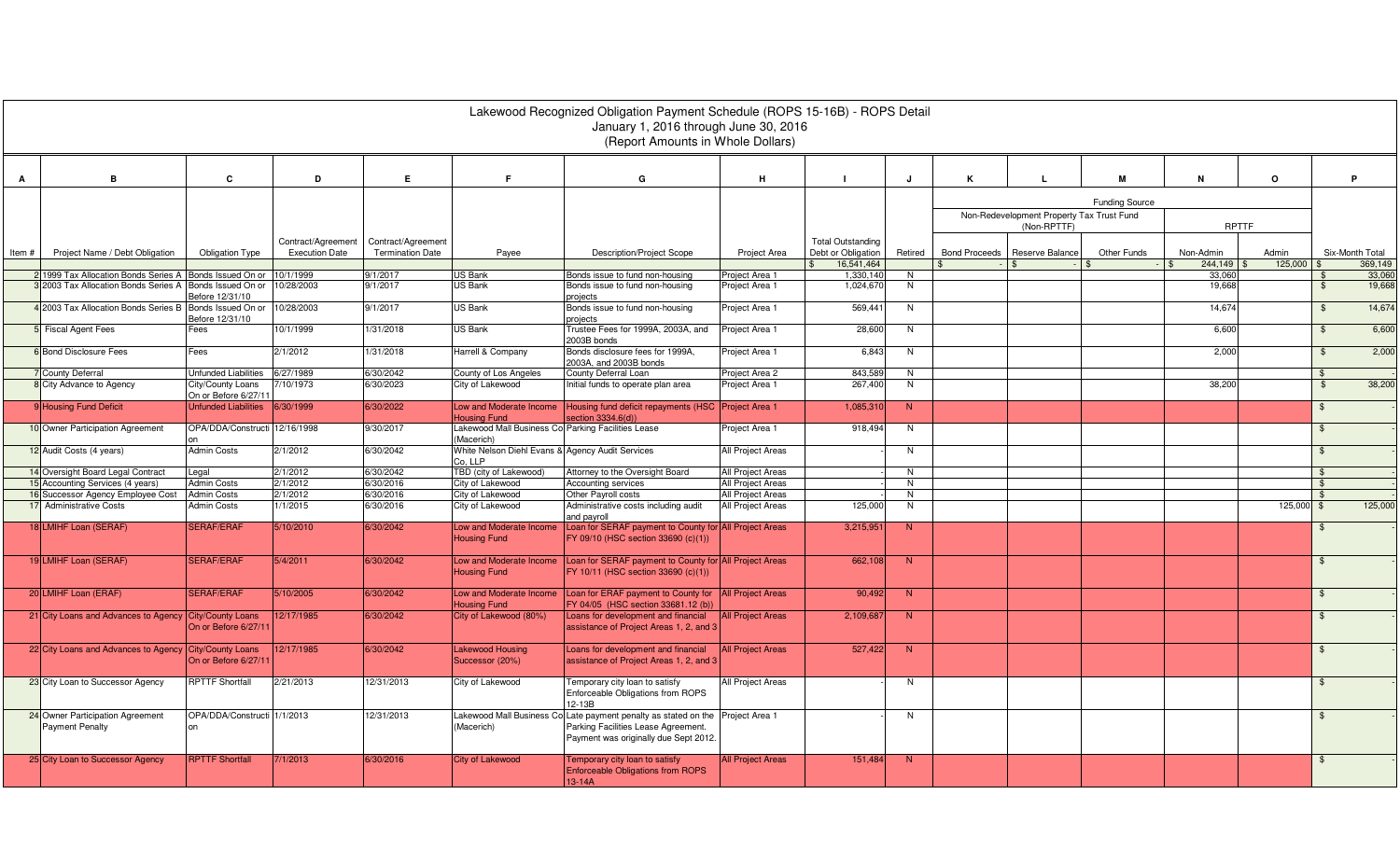|       |                                                                 |                        |                                             |                                               |                      | Lakewood Recognized Obligation Payment Schedule (ROPS 15-16B) - ROPS Detail<br>January 1, 2016 through June 30, 2016<br>(Report Amounts in Whole Dollars) |                          |                                                |         |   |                                                          |                |           |         |                 |
|-------|-----------------------------------------------------------------|------------------------|---------------------------------------------|-----------------------------------------------|----------------------|-----------------------------------------------------------------------------------------------------------------------------------------------------------|--------------------------|------------------------------------------------|---------|---|----------------------------------------------------------|----------------|-----------|---------|-----------------|
|       | <b>B</b>                                                        | C                      | D                                           | Е                                             |                      | G                                                                                                                                                         | н                        |                                                |         | к |                                                          | м              | N         | $\circ$ |                 |
|       |                                                                 |                        |                                             |                                               |                      |                                                                                                                                                           |                          |                                                |         |   | Non-Redevelopment Property Tax Trust Fund<br>(Non-RPTTF) | Funding Source | RPTTF     |         |                 |
| Item# | Project Name / Debt Obligation                                  | <b>Obligation Type</b> | Contract/Agreement<br><b>Execution Date</b> | Contract/Agreement<br><b>Termination Date</b> | Payee                | <b>Description/Project Scope</b>                                                                                                                          | <b>Project Area</b>      | <b>Total Outstanding</b><br>Debt or Obligation | Retired |   | Bond Proceeds   Reserve Balance                          | Other Funds    | Non-Admin | Admin   | Six-Month Total |
|       | 26 Legal Fee                                                    | Litigation             | 6/11/2013                                   | 6/30/2023                                     | City of Lakewood     | Temporary city loan for legal counsel<br>paid to firm Colantuono & Levin for<br>Successor Agency litigation over DOF.                                     | All Project Areas        | 110,000                                        |         |   |                                                          |                | 30,000    |         | 30,000          |
|       | 27 City Loan to Successor Agency                                | <b>RPTTF Shortfall</b> | 1/1/2012                                    | 6/30/2016                                     | City of Lakewood     | Temporary city loan for cash flow<br>deficiency to fund obligations during<br>initial phase of RDA dissolution.<br>(estimate)                             | <b>All Project Areas</b> | 556,043                                        | N       |   |                                                          |                |           |         |                 |
|       | 28 Bond Arbitrage Compliance Review Fees                        |                        | 7/23/2014                                   | 6/30/2016                                     | PFM Asset Management | Arbitrage Rebate Compliance Services All Project Areas<br>for 1999A Tax Allocation Bonds Series                                                           |                          | 2,500                                          | N       |   |                                                          |                | 2,500     |         | 2,500           |
|       | 29 LAUSD v. LAC                                                 | Miscellaneous          | 9/1/2014                                    | 6/30/2016                                     | Case Anywhere, LLC   | System Access Fee for the legal case<br>LAUSD v. LA County, et al- Case<br>Number BS108180                                                                | All Project Areas        | 245                                            |         |   |                                                          |                | 245       |         | 245             |
|       | 30 Proportional Share of Unfunded<br><b>Pension Liabilities</b> | Unfunded Liabilities   | 1/1/2016                                    | 6/30/2045                                     | City of Lakewood     | Obligation to Share in Payment of<br><b>Unfunded Liabilities</b>                                                                                          | All Project Areas        | 2,916,045                                      | N       |   |                                                          |                | 97,202    |         | 97,202          |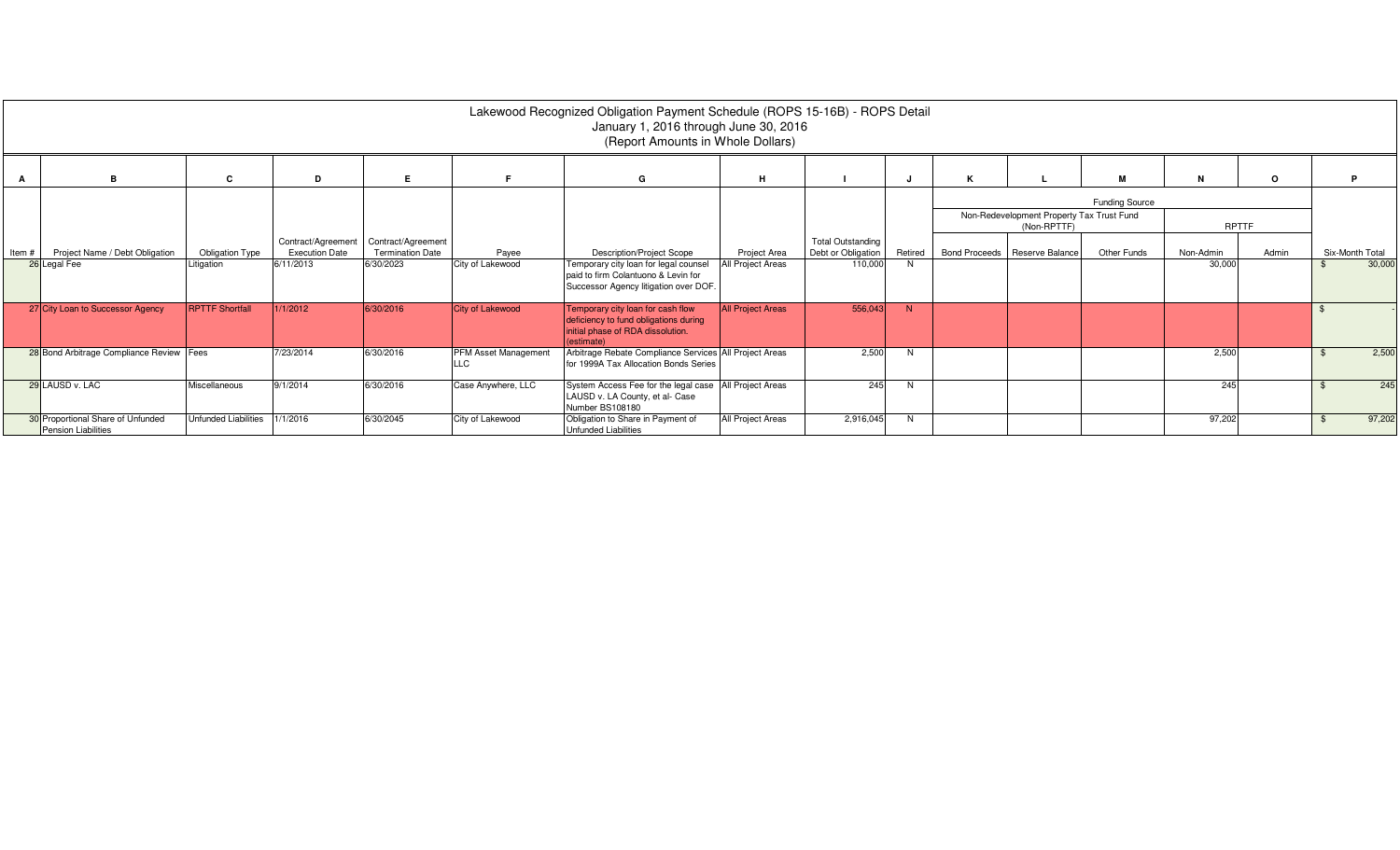|                | Pursuant to Health and Safety Code section 34177 (I), Redevelopment Property Tax Trust Fund (RPTTF) may be listed as a source of payment on the ROPS, but only to the extent no other funding source is<br>available or when payment from property tax revenues is required by an enforceable obligation. For tips on how to complete the Report of Cash Balances Form, see Cash Balance Tips Sheet |                              |                      |                                                            |                                                                    |                                |                  |                                                                                                                                                                                                                        |
|----------------|-----------------------------------------------------------------------------------------------------------------------------------------------------------------------------------------------------------------------------------------------------------------------------------------------------------------------------------------------------------------------------------------------------|------------------------------|----------------------|------------------------------------------------------------|--------------------------------------------------------------------|--------------------------------|------------------|------------------------------------------------------------------------------------------------------------------------------------------------------------------------------------------------------------------------|
| $\mathsf{A}$   | В                                                                                                                                                                                                                                                                                                                                                                                                   | C                            | D                    | E.                                                         | F                                                                  | G                              | Н.               |                                                                                                                                                                                                                        |
|                |                                                                                                                                                                                                                                                                                                                                                                                                     |                              |                      |                                                            |                                                                    |                                |                  |                                                                                                                                                                                                                        |
|                |                                                                                                                                                                                                                                                                                                                                                                                                     |                              | <b>Bond Proceeds</b> |                                                            | <b>Reserve Balance</b>                                             | Other                          | <b>RPTTF</b>     |                                                                                                                                                                                                                        |
|                |                                                                                                                                                                                                                                                                                                                                                                                                     | Bonds Issued on<br>or before | Bonds Issued on      | Prior ROPS<br>period balances<br>and DDR RPTTF<br>balances | Prior ROPS<br><b>RPTTF</b><br>distributed as<br>reserve for future | Rent,<br>Grants,               | Non-Admin<br>and |                                                                                                                                                                                                                        |
|                | <b>Cash Balance Information by ROPS Period</b>                                                                                                                                                                                                                                                                                                                                                      | 12/31/10                     | or after 01/01/11    | retained                                                   | period(s)                                                          | Interest, Etc.                 | Admin            | <b>Comments</b>                                                                                                                                                                                                        |
|                | ROPS 14-15B Actuals (01/01/15 - 06/30/15)                                                                                                                                                                                                                                                                                                                                                           |                              |                      |                                                            |                                                                    |                                |                  |                                                                                                                                                                                                                        |
|                | Beginning Available Cash Balance (Actual 01/01/15)                                                                                                                                                                                                                                                                                                                                                  | 1,456,670                    |                      |                                                            |                                                                    | 120,059                        |                  | Beg. Cash balance does not include -\$313,597<br>cumulative cash shortage calculated since the<br>dissolution of RDA. Shortage includes temporary<br>City loans disallowed by DOF to meet Agency<br>2,361 obligations. |
| $\overline{2}$ | Revenue/Income (Actual 06/30/15)<br>RPTTF amounts should tie to the ROPS 14-15B distribution from the<br>County Auditor-Controller during January 2015                                                                                                                                                                                                                                              | 27                           |                      |                                                            |                                                                    | 28,596                         |                  | HJCH II/ Pacific Ford Payments (2 quarters) and<br>216,969 RPTTF distribution                                                                                                                                          |
| $\mathbf{3}$   | Expenditures for ROPS 14-15B Enforceable Obligations (Actual<br>06/30/15)<br>RPTTF amounts, H3 plus H4 should equal total reported actual<br>expenditures in the Report of PPA, Columns L and Q                                                                                                                                                                                                     |                              |                      |                                                            |                                                                    | 72,840                         | 219,105          |                                                                                                                                                                                                                        |
| 4              | Retention of Available Cash Balance (Actual 06/30/15)<br>RPTTF amount retained should only include the amounts distributed as<br>reserve for future period(s)                                                                                                                                                                                                                                       | 1,456,697                    |                      |                                                            |                                                                    |                                |                  |                                                                                                                                                                                                                        |
|                | 5 ROPS 14-15B RPTTF Prior Period Adjustment<br>RPTTF amount should tie to the self-reported ROPS 14-15B PPA in the<br>Report of PPA, Column S                                                                                                                                                                                                                                                       |                              |                      | No entry required                                          |                                                                    |                                | 225              |                                                                                                                                                                                                                        |
|                | 6 Ending Actual Available Cash Balance<br>C to G = $(1 + 2 - 3 - 4)$ , H = $(1 + 2 - 3 - 4 - 5)$                                                                                                                                                                                                                                                                                                    | Ŝ.<br>$-1$                   | \$                   | - \$                                                       | $\frac{2}{3}$                                                      | $75,815$ \ \$<br>$\mathbf{\$}$ |                  | Beg. Cash balance does not include -\$313,597<br>cumulative cash shortage calculated since the<br>dissolution of RDA. Shortage includes temporary<br>City loans disallowed by DOF to meet Agency<br>- obligations.     |
|                | ROPS 15-16A Estimate (07/01/15 - 12/31/15)                                                                                                                                                                                                                                                                                                                                                          |                              |                      |                                                            |                                                                    |                                |                  |                                                                                                                                                                                                                        |
| $\overline{7}$ | Beginning Available Cash Balance (Actual 07/01/15)<br>$(C, D, E, G = 4 + 6, F = H4 + F4 + F6, and H = 5 + 6)$                                                                                                                                                                                                                                                                                       | $1,456,697$ \$               |                      | -S                                                         | - \$                                                               | $75,815$ \$<br>S.              | 225              |                                                                                                                                                                                                                        |
|                | 8  Revenue/Income (Estimate 12/31/15)<br>RPTTF amounts should tie to the ROPS 15-16A distribution from the<br>County Auditor-Controller during June 2015                                                                                                                                                                                                                                            |                              |                      |                                                            |                                                                    | 28,596                         |                  | HJCH II/ Pacific Ford Payments (2 quarters) and<br>2,511,166 RPTTF distribution                                                                                                                                        |
|                | 9 Expenditures for ROPS 15-16A Enforceable Obligations (Estimate<br>12/31/15                                                                                                                                                                                                                                                                                                                        |                              |                      |                                                            |                                                                    | 106,773                        | 2,765,834        |                                                                                                                                                                                                                        |
|                | 10 Retention of Available Cash Balance (Estimate 12/31/15)<br>RPTTF amount retained should only include the amounts distributed as<br>reserve for future period(s)                                                                                                                                                                                                                                  | 1,456,697                    |                      |                                                            |                                                                    |                                |                  |                                                                                                                                                                                                                        |
|                | 11 Ending Estimated Available Cash Balance (7 + 8 - 9 -10)                                                                                                                                                                                                                                                                                                                                          |                              | \$                   |                                                            | - \$                                                               | $(2,362)$ \$<br>-S             | (254, 443)       |                                                                                                                                                                                                                        |

## **Lakewood Recognized Obligation Payment Schedule (ROPS 15-16B) - Report of Cash Balances (Report Amounts in Whole Dollars)**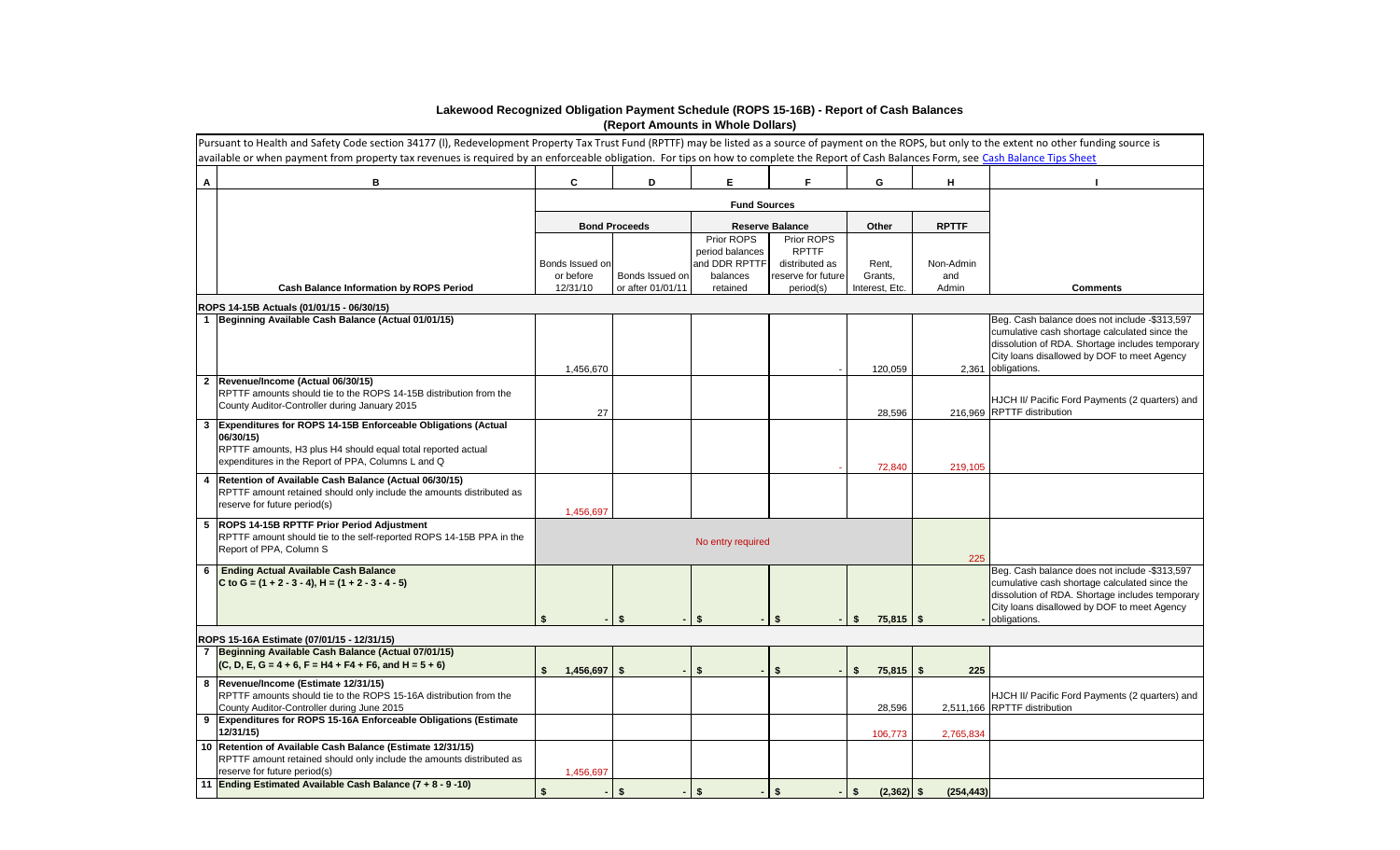## Lakewood Recognized Obligation Payment Schedule (ROPS 15-16B) - Report of Prior Period Adjustments Reported for the ROPS 14-15B (January 1, 2015 through June 30, 2015) Period Pursuant to Health and Safety Code (HSC) section 34186 ((Report Amounts in Whole Dollars)

ROPS 14-15B Successor Agency (SA) Self-reported Prior Period Adjustments (PPA): Pursuant to HSC Section 34186 (a), SAs are required to report the differences between their actual available funding and their actual expendit of Redevelopment Property Tax Trust Fund (RPTTF) approved for the ROPS 15-16B (January through June 2016) period will be offset by the SA's self-reported ROPS 14-15B prior period adjustment. HSC Section 34186 (a) also spec by the county auditor-controller (CAC) and the State Controller.

| A      | B                                              | C                                                                    | D                  | Е.                            | F.     | G             | H                  | $\blacksquare$ | J                                                                                                   | к                                          |                | M                                                                       | $\mathbf N$               | $\circ$                                                                                            | P                                                                                                     | Q       | R                                                                                                         | s                                |
|--------|------------------------------------------------|----------------------------------------------------------------------|--------------------|-------------------------------|--------|---------------|--------------------|----------------|-----------------------------------------------------------------------------------------------------|--------------------------------------------|----------------|-------------------------------------------------------------------------|---------------------------|----------------------------------------------------------------------------------------------------|-------------------------------------------------------------------------------------------------------|---------|-----------------------------------------------------------------------------------------------------------|----------------------------------|
|        |                                                |                                                                      |                    | <b>Non-RPTTF Expenditures</b> |        |               |                    |                |                                                                                                     |                                            |                |                                                                         | <b>RPTTF Expenditures</b> |                                                                                                    |                                                                                                       |         |                                                                                                           |                                  |
|        |                                                | <b>Other Funds</b><br><b>Bond Proceeds</b><br><b>Reserve Balance</b> |                    |                               |        |               |                    |                |                                                                                                     | Non-Admin                                  |                |                                                                         |                           |                                                                                                    | Net SA Non-Admin<br>and Admin PPA<br>(Amount Used to<br>Offset ROPS 15-16B<br><b>Requested RPTTF)</b> |         |                                                                                                           |                                  |
| Item # | Project Name /<br><b>Debt Obligation</b>       | Authorized                                                           | Actual             | Authorized                    | Actual | Authorized    | Actual             | Authorized     | Available<br><b>RPTTF</b><br>(ROPS 14-15B<br>distributed + all other<br>available as of<br>01/1/15) | Net Lesser of<br>Authorized /<br>Available | Actual         | <b>Difference</b><br>(If K is less than L<br>the difference is<br>zero) | Authorized                | Available<br><b>RPTTF</b><br>(ROPS 14-15B<br>distributed + all other<br>available as of<br>01/1/15 | Net Lesser of<br>Authorized /<br>Available                                                            | Actual  | <b>Difference</b><br>(If total actual<br>exceeds total<br>authorized, the<br>total difference is<br>zero) | <b>Net Difference</b><br>$(M+R)$ |
|        |                                                |                                                                      | $\hat{\mathbf{r}}$ | 73,057                        | 72,840 |               | $\mathbf{\hat{s}}$ | 94,330         | 94,330                                                                                              | 94,330                                     | 94,105<br>- \$ | $225$ \$                                                                | 125,000                   | 125,000<br>\$                                                                                      | 125,000                                                                                               | 125,000 |                                                                                                           | 225                              |
|        | 2 1999 Tax Allocatio                           |                                                                      |                    | 48,165                        | 47,948 |               |                    |                |                                                                                                     |                                            |                |                                                                         |                           |                                                                                                    |                                                                                                       |         |                                                                                                           |                                  |
|        | 3 2003 Tax Allocation                          |                                                                      |                    | 24,892                        | 24,892 | $\sim$ $\sim$ |                    | 3,648          | $3,648$ \$                                                                                          | 3,648                                      | 3,648          |                                                                         |                           |                                                                                                    |                                                                                                       |         |                                                                                                           |                                  |
|        | 4 2003 Tax Allocation<br><b>Bonds Series B</b> |                                                                      |                    |                               |        |               |                    | 21,382         | $21,382$ \$                                                                                         | 21,382                                     | $21,382$ \$    |                                                                         |                           |                                                                                                    |                                                                                                       |         |                                                                                                           |                                  |
|        | 5 Fiscal Agent Fees                            |                                                                      |                    |                               |        |               |                    | 6,600          | 6,600                                                                                               | 6,600                                      | 6,600          |                                                                         |                           |                                                                                                    |                                                                                                       |         |                                                                                                           |                                  |
|        | 6 Bond Disclosure                              |                                                                      |                    |                               |        |               |                    | 2,000          | $2,000$ \$                                                                                          | 2,000                                      | $1,775$ \$     | 225                                                                     |                           |                                                                                                    |                                                                                                       |         |                                                                                                           | 225                              |
|        | Fees<br>7 County Deferral                      |                                                                      |                    |                               |        |               |                    |                |                                                                                                     |                                            |                |                                                                         |                           |                                                                                                    |                                                                                                       |         |                                                                                                           |                                  |
|        | 8 City Advance to                              |                                                                      |                    |                               |        |               |                    | 38,200         | $38,200$ \$                                                                                         | 38,200                                     | $38,200$ \$    |                                                                         |                           |                                                                                                    |                                                                                                       |         |                                                                                                           |                                  |
|        | Agency                                         |                                                                      |                    |                               |        |               |                    |                |                                                                                                     |                                            |                |                                                                         |                           |                                                                                                    |                                                                                                       |         |                                                                                                           |                                  |
|        | 9 Housing Fund                                 |                                                                      |                    |                               |        |               |                    |                |                                                                                                     | $\sqrt{3}$                                 |                | $\mathbf{\$}$                                                           |                           |                                                                                                    |                                                                                                       |         |                                                                                                           |                                  |
|        | Deficit<br>10 Owner Participation              |                                                                      |                    |                               |        |               |                    |                |                                                                                                     | $\mathbf{\$}$                              |                | $\mathfrak{L}$                                                          |                           |                                                                                                    |                                                                                                       |         |                                                                                                           |                                  |
|        | Agreement                                      |                                                                      |                    |                               |        |               |                    |                |                                                                                                     |                                            |                |                                                                         |                           |                                                                                                    |                                                                                                       |         |                                                                                                           |                                  |
|        | 12 Audit Costs (4                              |                                                                      |                    |                               |        |               |                    |                |                                                                                                     | $\mathbf{\$}$                              |                | $\mathfrak{L}$                                                          |                           |                                                                                                    |                                                                                                       |         |                                                                                                           |                                  |
|        | years)                                         |                                                                      |                    |                               |        |               |                    |                |                                                                                                     |                                            |                |                                                                         |                           |                                                                                                    |                                                                                                       |         |                                                                                                           |                                  |
|        | 14 Oversight Board<br>Legal Contract           |                                                                      |                    |                               |        |               |                    |                |                                                                                                     | $\mathbf{\$}$                              |                | $\mathfrak{L}$                                                          |                           |                                                                                                    |                                                                                                       |         |                                                                                                           |                                  |
|        | 15 Accounting                                  |                                                                      |                    |                               |        |               |                    |                |                                                                                                     | $\mathbf{\$}$                              |                | $\mathfrak{L}$                                                          |                           |                                                                                                    |                                                                                                       |         |                                                                                                           |                                  |
|        | Services (4 years)                             |                                                                      |                    |                               |        |               |                    |                |                                                                                                     |                                            |                |                                                                         |                           |                                                                                                    |                                                                                                       |         |                                                                                                           |                                  |
|        | 16 Successor Agency<br><b>Employee Cost</b>    |                                                                      |                    |                               |        |               |                    |                |                                                                                                     | \$                                         |                | $\mathfrak{L}$                                                          |                           |                                                                                                    |                                                                                                       |         |                                                                                                           |                                  |
|        | 17 Administrative                              |                                                                      |                    |                               |        |               |                    |                |                                                                                                     | $\mathbf{\$}$                              |                | $\mathbf{\$}$                                                           |                           |                                                                                                    |                                                                                                       |         |                                                                                                           |                                  |
|        | Costs                                          |                                                                      |                    |                               |        |               |                    |                |                                                                                                     |                                            |                |                                                                         |                           |                                                                                                    |                                                                                                       |         |                                                                                                           |                                  |
|        | 18 LMIHF Loan<br>(SERAF)                       |                                                                      |                    |                               |        |               |                    |                |                                                                                                     | \$                                         |                | $\mathbf{\$}$                                                           |                           |                                                                                                    |                                                                                                       |         |                                                                                                           |                                  |
|        | 19 LMIHF Loan                                  |                                                                      |                    |                               |        |               |                    |                |                                                                                                     |                                            |                | \$                                                                      |                           |                                                                                                    |                                                                                                       |         |                                                                                                           |                                  |
|        | (SERAF)                                        |                                                                      |                    |                               |        |               |                    |                |                                                                                                     |                                            |                |                                                                         |                           |                                                                                                    |                                                                                                       |         |                                                                                                           |                                  |
|        | 20 LMIHF Loan                                  |                                                                      |                    |                               |        |               |                    |                |                                                                                                     | $\mathbf{\$}$                              |                | $\mathbf{\$}$                                                           |                           |                                                                                                    |                                                                                                       |         |                                                                                                           |                                  |
|        | (ERAF)<br>21 City Loans and                    |                                                                      |                    |                               |        |               |                    |                |                                                                                                     | \$                                         |                | $\mathbf{\$}$                                                           |                           |                                                                                                    |                                                                                                       |         |                                                                                                           | $\hat{\mathcal{F}}$              |
|        | Advances to Agenc                              |                                                                      |                    |                               |        |               |                    |                |                                                                                                     |                                            |                |                                                                         |                           |                                                                                                    |                                                                                                       |         |                                                                                                           |                                  |
|        | 22 City Loans and                              |                                                                      |                    |                               |        |               |                    |                |                                                                                                     | $\mathbf{\$}$                              |                | $\mathfrak{L}$                                                          |                           |                                                                                                    |                                                                                                       |         |                                                                                                           |                                  |
|        | Advances to Agency                             |                                                                      |                    |                               |        |               |                    |                |                                                                                                     |                                            |                |                                                                         |                           |                                                                                                    |                                                                                                       |         |                                                                                                           |                                  |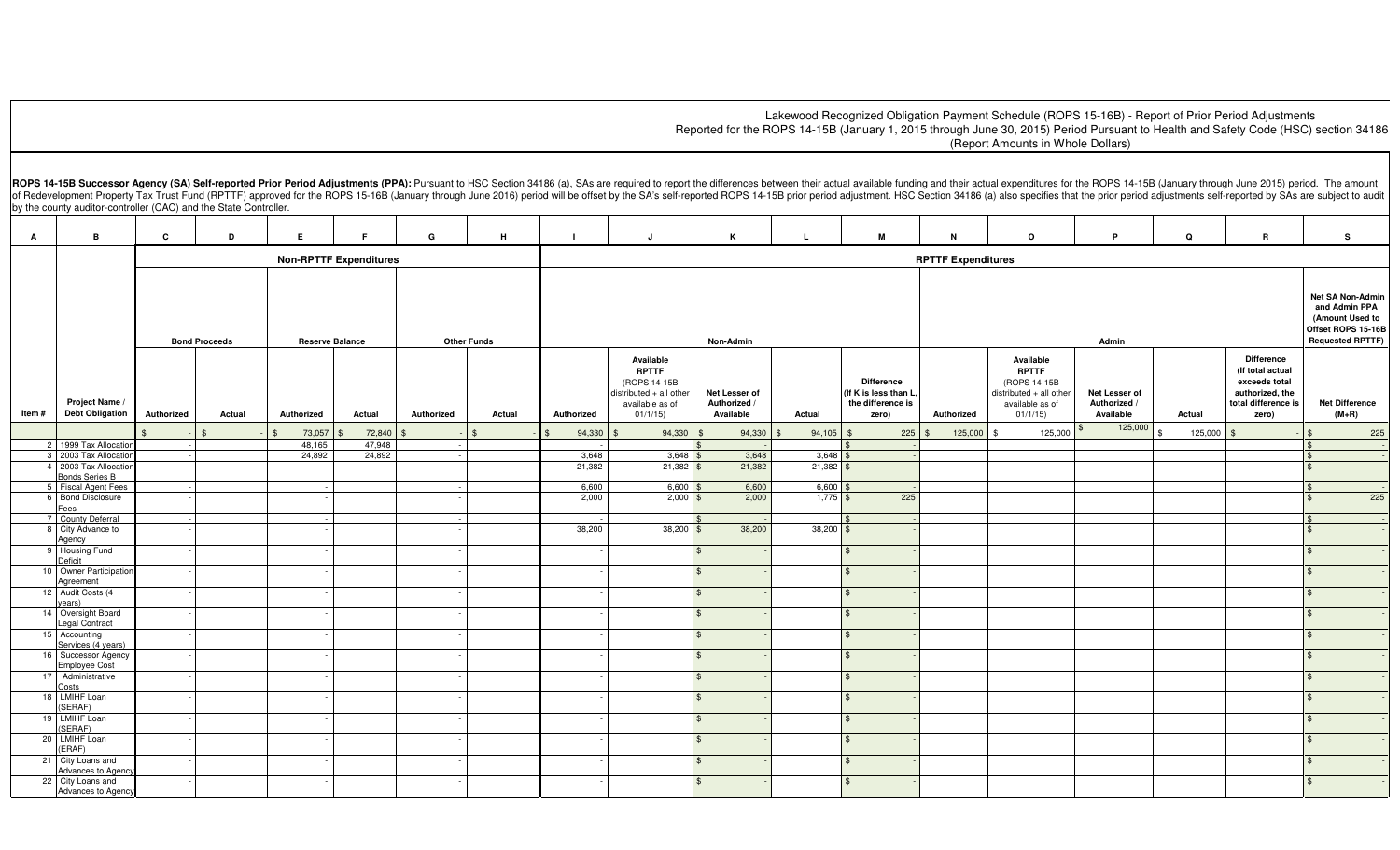## Lakewood Recognized Obligation Payment Schedule (ROPS 15-16B) - Report of Prior Period Adjustments Reported for the ROPS 14-15B (January 1, 2015 through June 30, 2015) Period Pursuant to Health and Safety Code (HSC) section 34186 ((Report Amounts in Whole Dollars)

ROPS 14-15B Successor Agency (SA) Self-reported Prior Period Adjustments (PPA): Pursuant to HSC Section 34186 (a), SAs are required to report the differences between their actual available funding and their actual expendit of Redevelopment Property Tax Trust Fund (RPTTF) approved for the ROPS 15-16B (January through June 2016) period will be offset by the SA's self-reported ROPS 14-15B prior period adjustment. HSC Section 34186 (a) also spec by the county auditor-controller (CAC) and the State Controller.

| $\mathbf{A}$ | B                                                                          | $\mathbf{c}$                  | D                    | Е.                     | F.                 | G          | н.                 | $\mathbf{I}$ | J.                                                                                                 | $\mathbf{K}$                               | L              | M                                                                        | $\mathbf N$               | $\circ$                                                                                              | P.                                         | Q                  | $\mathbf R$                                                                                               | s                                                                                                     |
|--------------|----------------------------------------------------------------------------|-------------------------------|----------------------|------------------------|--------------------|------------|--------------------|--------------|----------------------------------------------------------------------------------------------------|--------------------------------------------|----------------|--------------------------------------------------------------------------|---------------------------|------------------------------------------------------------------------------------------------------|--------------------------------------------|--------------------|-----------------------------------------------------------------------------------------------------------|-------------------------------------------------------------------------------------------------------|
|              |                                                                            | <b>Non-RPTTF Expenditures</b> |                      |                        |                    |            |                    |              |                                                                                                    |                                            |                |                                                                          | <b>RPTTF Expenditures</b> |                                                                                                      |                                            |                    |                                                                                                           |                                                                                                       |
|              |                                                                            |                               | <b>Bond Proceeds</b> | <b>Reserve Balance</b> |                    |            | <b>Other Funds</b> |              |                                                                                                    | Non-Admin                                  |                |                                                                          |                           |                                                                                                      | Admin                                      |                    |                                                                                                           | Net SA Non-Admin<br>and Admin PPA<br>(Amount Used to<br>Offset ROPS 15-16B<br><b>Requested RPTTF)</b> |
| Item #       | Project Name /<br><b>Debt Obligation</b>                                   | Authorized                    | Actual               | Authorized             | Actual             | Authorized | Actual             | Authorized   | Available<br><b>RPTTF</b><br>(ROPS 14-15B<br>distributed + all other<br>available as of<br>01/1/15 | Net Lesser of<br>Authorized /<br>Available | Actual         | <b>Difference</b><br>(If K is less than L,<br>the difference is<br>zero) | Authorized                | Available<br><b>RPTTF</b><br>(ROPS 14-15B<br>$distributed + all other$<br>available as of<br>01/1/15 | Net Lesser of<br>Authorized /<br>Available | Actual             | <b>Difference</b><br>(If total actual<br>exceeds total<br>authorized, the<br>total difference is<br>zero) | <b>Net Difference</b><br>$(M+R)$                                                                      |
|              |                                                                            |                               | $\mathbf{s}$         | 73,057                 | 72,840<br><b>S</b> |            | $\mathbf{\$}$      | 94,330       | 94,330                                                                                             | 94,330<br>\$                               | 94,105<br>l \$ |                                                                          | $225$ \$<br>125,000       | 125,000<br>\$                                                                                        | 125,000                                    | $125,000$ \$<br>\$ |                                                                                                           | 225                                                                                                   |
|              | 23 City Loan to                                                            |                               |                      |                        |                    |            |                    |              |                                                                                                    |                                            |                |                                                                          |                           |                                                                                                      |                                            |                    |                                                                                                           |                                                                                                       |
|              | Successor Agency<br>24 Owner Participation<br>Agreement Payment<br>Penalty |                               |                      |                        |                    |            |                    |              |                                                                                                    | $\mathbf{\$}$                              |                | $\mathbf{\$}$                                                            |                           |                                                                                                      |                                            |                    |                                                                                                           |                                                                                                       |
|              | 25 City Loan to                                                            |                               |                      |                        |                    |            |                    |              |                                                                                                    | $\mathbf{\$}$                              |                | $\mathbb{S}$                                                             |                           |                                                                                                      |                                            |                    |                                                                                                           |                                                                                                       |
|              | <b>Successor Agency</b><br>26 Legal Fee                                    |                               |                      |                        |                    |            |                    | 20,000       | $20,000$ \$                                                                                        | 20,000                                     | 20,000         |                                                                          |                           |                                                                                                      |                                            |                    |                                                                                                           |                                                                                                       |
|              | 27 City Loan to<br>Successor Agency                                        |                               |                      |                        |                    |            |                    |              |                                                                                                    |                                            |                |                                                                          |                           |                                                                                                      |                                            |                    |                                                                                                           |                                                                                                       |
|              | 28 Bond Arbitrage<br><b>Compliance Review</b>                              |                               |                      |                        |                    |            |                    | 2,500        | $2,500$ \$                                                                                         | 2,500                                      | $2,500$ \$     |                                                                          |                           |                                                                                                      |                                            |                    |                                                                                                           |                                                                                                       |
|              |                                                                            |                               |                      |                        |                    |            |                    |              |                                                                                                    | <b>S</b>                                   |                | $\mathfrak{L}$                                                           |                           |                                                                                                      |                                            |                    |                                                                                                           |                                                                                                       |
|              |                                                                            |                               |                      |                        |                    |            |                    |              |                                                                                                    | $\mathcal{F}$                              |                | $\mathbf{\hat{z}}$                                                       |                           |                                                                                                      |                                            |                    |                                                                                                           |                                                                                                       |
|              |                                                                            |                               |                      |                        |                    |            |                    |              |                                                                                                    | $\mathcal{F}$                              |                | \$                                                                       |                           |                                                                                                      |                                            |                    |                                                                                                           |                                                                                                       |
|              |                                                                            |                               |                      |                        |                    |            |                    |              |                                                                                                    | $\mathbb{R}$                               |                | $\hat{\mathbf{r}}$                                                       |                           |                                                                                                      |                                            |                    |                                                                                                           |                                                                                                       |
|              |                                                                            |                               |                      |                        |                    |            |                    |              |                                                                                                    | $\mathcal{F}$<br>$\mathcal{L}$             |                | \$                                                                       |                           |                                                                                                      |                                            |                    |                                                                                                           |                                                                                                       |
|              |                                                                            |                               |                      |                        |                    |            |                    |              |                                                                                                    | $\mathbf{\$}$                              |                | $\mathcal{L}$                                                            |                           |                                                                                                      |                                            |                    |                                                                                                           |                                                                                                       |
|              |                                                                            |                               |                      |                        |                    |            |                    |              |                                                                                                    | $\mathcal{L}$                              |                | $\mathbf{f}$                                                             |                           |                                                                                                      |                                            |                    |                                                                                                           |                                                                                                       |
|              |                                                                            |                               |                      |                        |                    |            |                    |              |                                                                                                    | $\mathcal{F}$                              |                | $\mathcal{L}$                                                            |                           |                                                                                                      |                                            |                    |                                                                                                           |                                                                                                       |
|              |                                                                            |                               |                      |                        |                    |            |                    |              |                                                                                                    | $\mathcal{F}$                              |                | $\mathfrak{L}$                                                           |                           |                                                                                                      |                                            |                    |                                                                                                           |                                                                                                       |
|              |                                                                            |                               |                      |                        |                    |            |                    |              |                                                                                                    | $\mathcal{L}$                              |                | $\mathcal{L}$                                                            |                           |                                                                                                      |                                            |                    |                                                                                                           |                                                                                                       |
|              |                                                                            |                               |                      |                        |                    |            |                    |              |                                                                                                    | $\mathcal{F}$                              |                | \$                                                                       |                           |                                                                                                      |                                            |                    |                                                                                                           |                                                                                                       |
|              |                                                                            |                               |                      |                        |                    |            |                    |              |                                                                                                    | $\mathbf{\$}$                              |                | $\mathcal{L}$                                                            |                           |                                                                                                      |                                            |                    |                                                                                                           |                                                                                                       |
|              |                                                                            |                               |                      |                        |                    |            |                    |              |                                                                                                    | $\mathbf{\$}$                              |                | $\mathcal{L}$                                                            |                           |                                                                                                      |                                            |                    |                                                                                                           |                                                                                                       |
|              |                                                                            |                               |                      |                        |                    |            |                    |              |                                                                                                    | $\mathcal{F}$                              |                | $\mathbf{f}$                                                             |                           |                                                                                                      |                                            |                    |                                                                                                           |                                                                                                       |
|              |                                                                            |                               |                      |                        |                    |            |                    |              |                                                                                                    | $\mathbf{\$}$<br>$\mathbf{s}$              |                | $\mathcal{L}$<br>$\mathcal{L}$                                           |                           |                                                                                                      |                                            |                    |                                                                                                           |                                                                                                       |
|              |                                                                            |                               |                      |                        |                    |            |                    |              |                                                                                                    | $\mathbf{\$}$                              |                | $\mathfrak{L}$                                                           |                           |                                                                                                      |                                            |                    |                                                                                                           |                                                                                                       |
|              |                                                                            |                               |                      |                        |                    |            |                    |              |                                                                                                    | $\mathcal{F}$                              |                | \$                                                                       |                           |                                                                                                      |                                            |                    |                                                                                                           |                                                                                                       |
|              |                                                                            |                               |                      |                        |                    |            |                    |              |                                                                                                    | $\mathbf{\$}$                              |                | \$                                                                       |                           |                                                                                                      |                                            |                    |                                                                                                           |                                                                                                       |
|              |                                                                            |                               |                      |                        |                    |            |                    |              |                                                                                                    | $\mathcal{F}$                              |                |                                                                          |                           |                                                                                                      |                                            |                    |                                                                                                           |                                                                                                       |
|              |                                                                            |                               |                      |                        |                    |            |                    |              |                                                                                                    | <b>S</b>                                   |                |                                                                          |                           |                                                                                                      |                                            |                    |                                                                                                           |                                                                                                       |